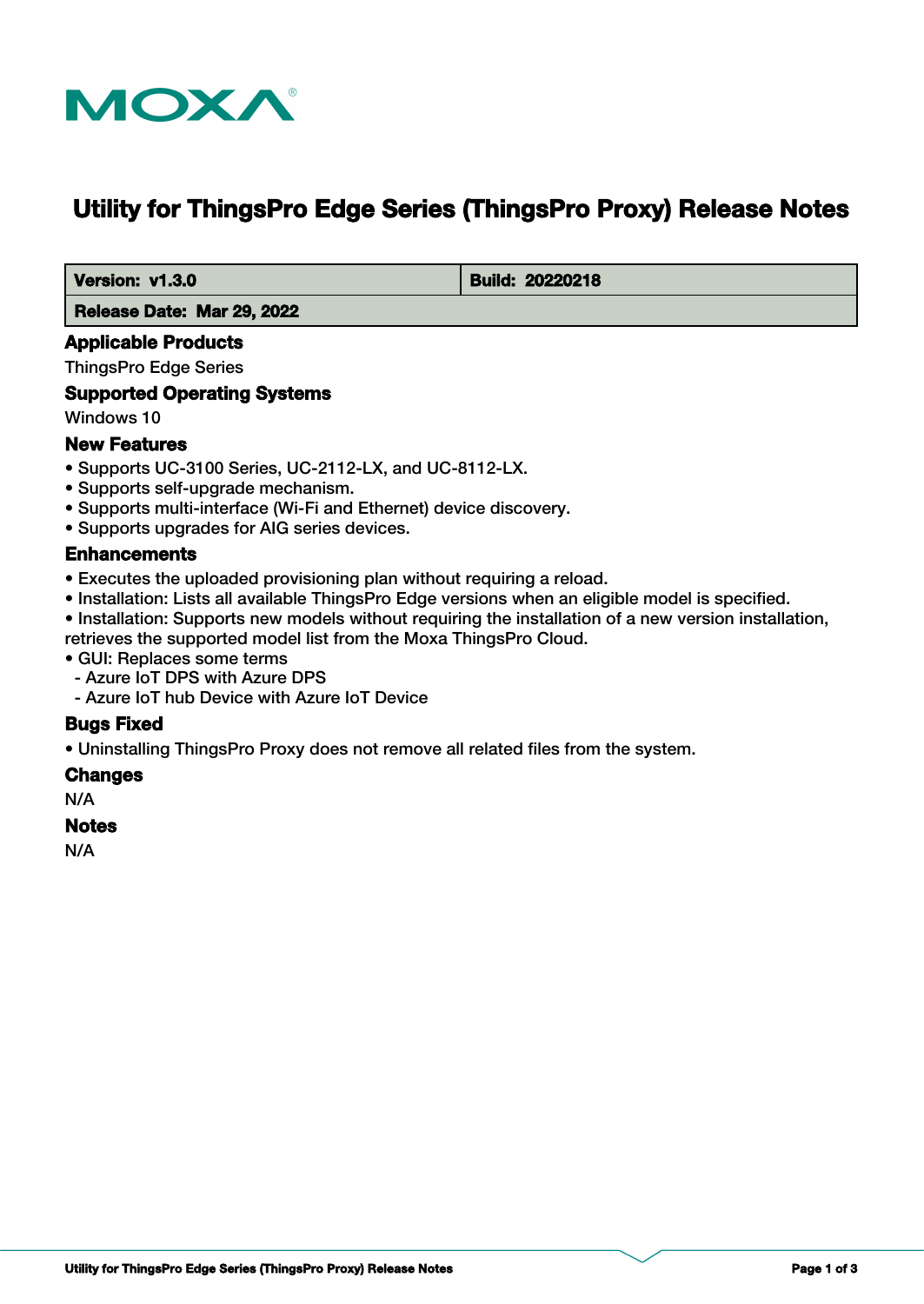

#### **Version: v1.2.0 Build: 202105041550**

 **Release Date: Jul 28, 2021**

#### **Applicable Products**

ThingsPro Edge Series

## **Supported Operating Systems**

Windows 10

#### **New Features**

- Provisioning plan:
- Supports deploying Linux scripts.
- Supports AWS IoT Core for device enrollment.
- Supports enrollment to multiple clouds.
- Supports specifying the model of the target device.
- Supports installing ThingsPro Edge from a local host by uploading the installation package.

## **Enhancements**

• Adds time synchronization between devices and the host before executing the provisioning plan.

• Extends device discovery to all LAN interfaces on the devices.

#### **Bugs Fixed**

N/A

# **Changes**

N/A

#### **Notes**

N/A